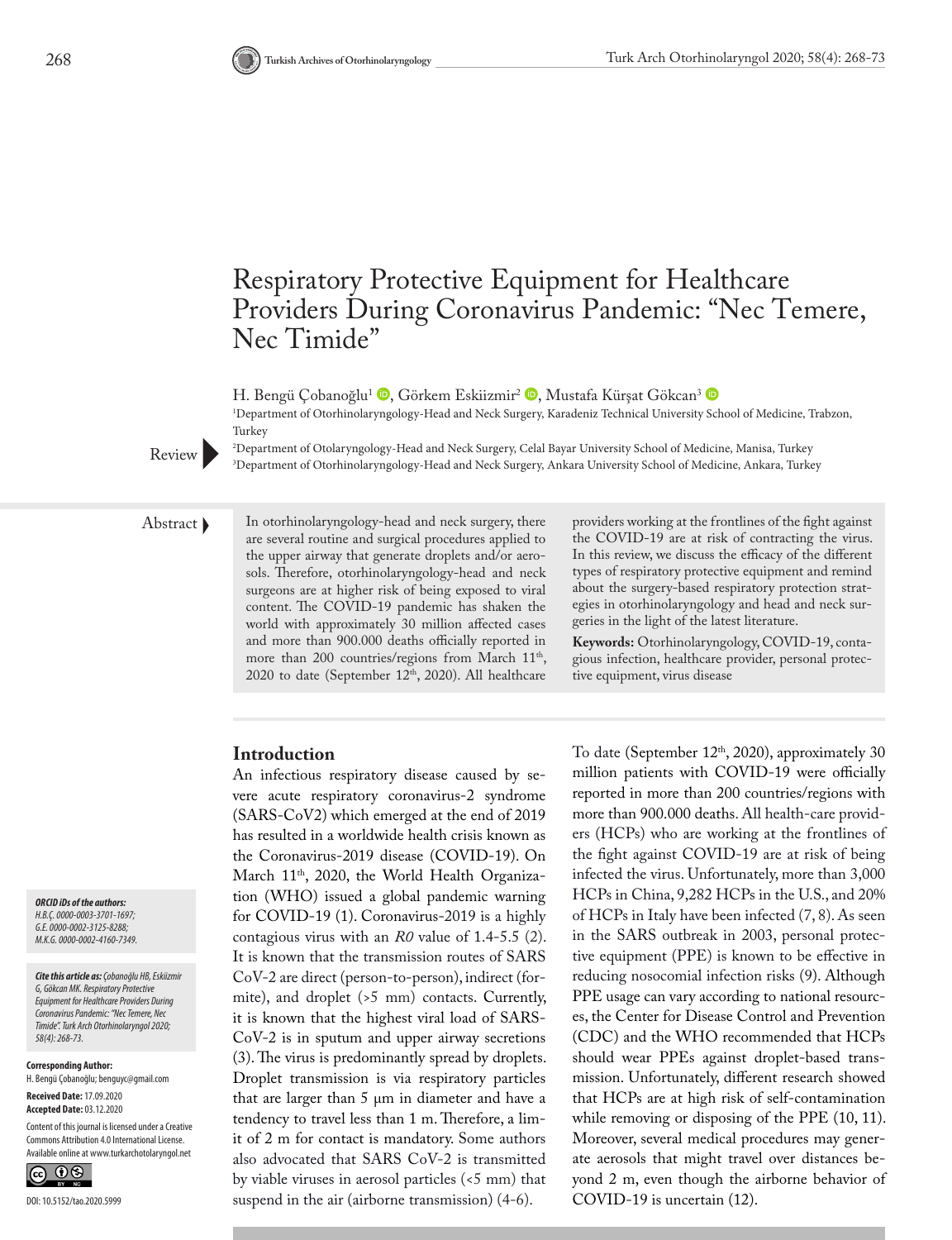In otorhinolaryngology-head and neck surgery, there are several routine and surgical procedures applied to the upper airway that generate droplets and/or aerosols. Therefore, otorhinolaryngology-head and neck surgeons are at higher risk of being exposed to viral content. Respiratory protection should be ensured to correspond to the potential level of airborne transmission to reduce the risk of contagion during aerosol-generating procedures (13, 14).

Currently, different types of masks (surgical and filtering facepiece [FFP] masks) and equipment (elastomeric respirators, powered air-purifying respirator [PAPR]) are used for respiratory protection. Unfortunately, our knowledge about these masks and equipment is limited, and this may lead to confusion about using the appropriate option. Therefore, we aimed to review the efficacy of different types of masks and respiratory protective equipment and remind about the surgery-based respiratory protection strategies in otorhinolaryngology and head and neck surgeries.

## **Surgical Mask**

A surgical mask is not a respiratory protective equipment, even though it is an effective equipment for the protection of patients against droplets of HCPs and vice versa. It adapts loosely to the face and forms a barrier against droplets. However, it is not designed to protect the wearer against airborne infectious agents. It is known from yearslong experiences that the test pathogen for the effectiveness of a surgical mask is the *Staphylococcus aureus*. When the sizes of SARS-CoV-2 and *Staphylococcus aureus* are compared, SARS-CoV-2 is 10-50 times smaller. Therefore, it is structurally not an ideal barrier for COVID-19 contagion. However, it is noteworthy that the size may not be as critical as it is assumed, because the viruses are transported by droplets (15).

#### **Respiratory Protective Equipment**

Respiratory protective equipment is any mask or device that is designed for the protection of the wearer from different airborne hazards and infectious agents. Respiratory protective equipment

#### **Main Points**

- Otorhinolaryngology-head and neck surgeons are at higher risk of being exposed to viral content. Respiratory protection should be ensured to correspond to the potential level of airborne transmission to reduce the risk of contagion during an aerosol-generating procedure.
- A surgical mask is effective against the droplet transmission of infectious agents; however, it does not protect HCPs against airborne transmission.
- Respiratory protective equipment is highly recommended when the risk of aerosol exposure is high.
- Air-purifying respirators are the best option for the HCPs during aerosol-generating procedures. Even though all air-purifying respirators can protect HCPs against aerosols, it is noteworthy that non-powered air-purifying respirators require a "respirator-fit test" before usage.
- An eye shield and eye-goggles are also recommended for eye protection for HCPs who use filtering facepiece masks or

is divided into two groups: air-supplying and air-purifying respirators (Figure 1).

Air-supplying respirators are specially designed systems or devices that provide clean breathing air to the wearer and isolate the wearer from the environment's atmosphere. Therefore, they have the highest respiratory safety level. However, they have limited use in medical applications (5, 16).

Air-purifying respirators are different types of masks and devices that can clean the environment's air, thereby protect the wearer from airborne hazards and infectious agents. Air-purifying respirators are widely used in medical applications particularly during the COVID-2019 pandemic.

#### **Air-supplying Respirators**

Air-supplying respirators can be used in oxygen-deficient environments or against airborne hazards (toxic fumes) and infectious agents. There are two types of air-supplying respirators: supplied-air respiratory system and self-contained breathing apparatus (Figure 1) (16).

## **Supplied-air Respiratory Systems**

Supplied-air respiratory systems provide clean and breathable air to the wearer from an air supply through an airline. They are especially used in biosafety level 4 laboratories that deal with highly infective agents such as the Ebola virus, the Marburg virus, or the Lassa virus (17).

## **Self-contained Breathing Apparatus**

Self-contained breathing apparatus utilize clean and breathable air from a tank that is generally carried by the wearer. These types of equipment are used by special personnel who work in oxygen-deficient environments or are exposed to highly toxic and hazardous fumes (17).

## **Air-purifying Respirators**

Air-purifying respirators are divided into two groups according to power supply: non-powered and powered (Figure 1).

# **Non-powered air-purifying Respirators**

Non-powered air-purifying respirators do not require any power supply. However, all wearers should undertake "respirator



Figure 1. The classification of respiratory protective equipment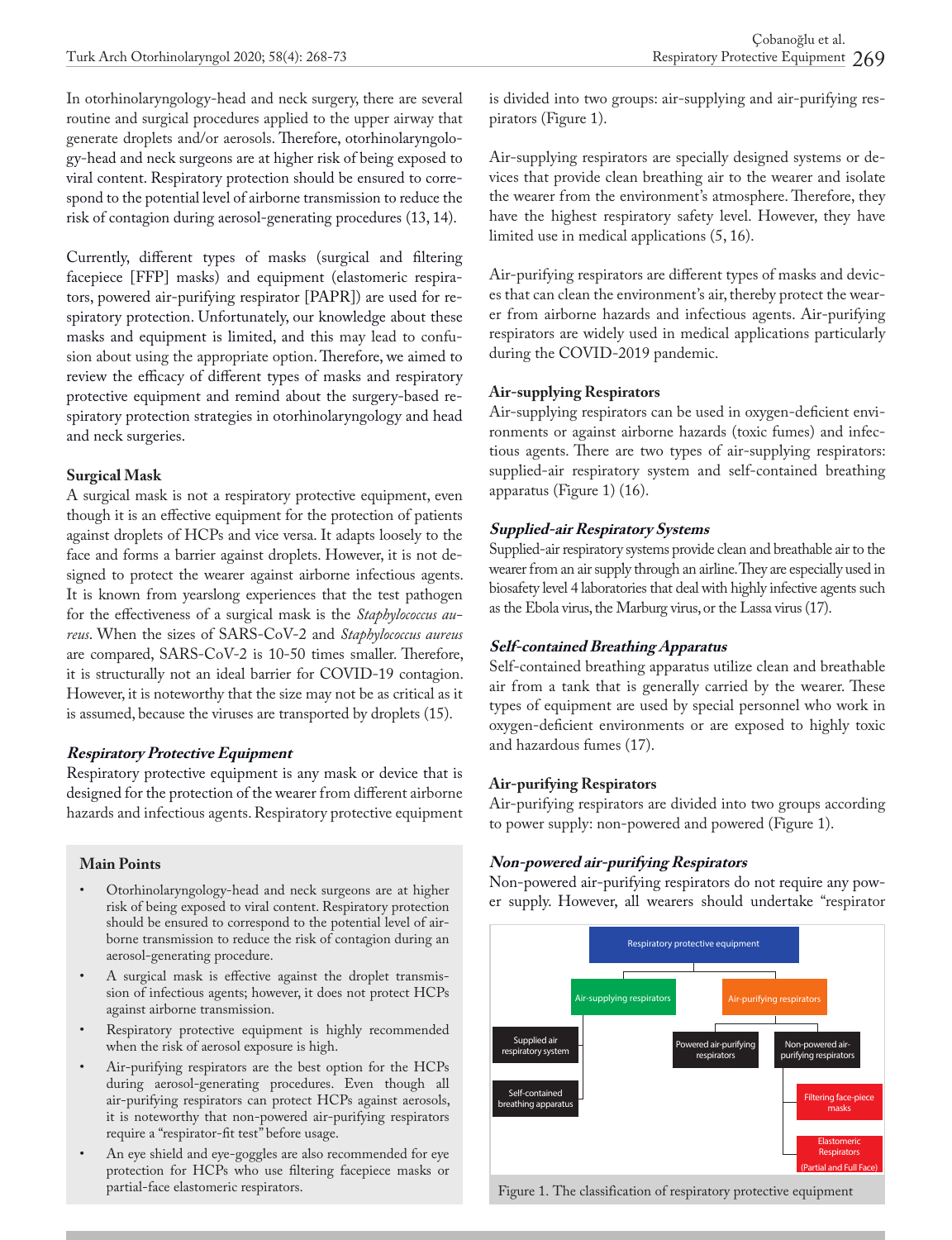fit-testing" before usage (18). There are two types of non-powered air-purifying respirators: filtering facepiece masks and elastomeric respirators (Figure 1).

#### **Filtering facepiece masks**

Filtering facepiece masks are classified based on their filtering performance of the particles >0.3 μm as FFP1, FFP2 and FFP3. Filtering performance of FFP1, FFP2 and FFP3 can be defined as >80%, >94%, and >99%, respectively (17).

The N95 designation stands for "under test conditions" (certified under 42 CFR 84 of National Institute for Occupational Safety and Health and the United States CDC) the respirator blocks at least 95% of solid and liquid aerosol test particles. Recent studies demonstrated that FFP2 (N95 equivalent) and FFP3 (N99 equivalent) masks are highly protective against MERS, SARS, and COVID-19 when compared with surgical masks (16, 19) (Figure 2). The WHO warns that FFP2 and FFP3 masks can be effectively used up to 4 hours. All FFP2 and FFP3 masks should fit properly on to the face to create a seal.



Figure 2. a, b. Filtering facepiece masks (a) FFP2 and (b) FFP3



Figure 3. a, b. Elastomeric respirators (a) partial-face, (b) full-face



Figure 4. Powered air-purifying respirator

One of the main reasons for intolerance to FFP 2 and 3 usage is breathing problems. Therefore, some FFP 2 and 3 masks may have a breathing valve (ventilation). Breathing (especially during expirium) is much easier while using FFP masks with a breathing valve. However, users may still spread droplets, even though an FFP mask with a breathing valve may effectively protect against SARS-CoV-2 transmission. Therefore, FFP masks with a breathing valve should be used attentively in healthcare settings, and anyone using an FFP mask with a breathing valve should also wear a covering surgical mask (20).

The shortage of FFP masks is a major problem worldwide. Therefore, the re-usage of disposable FFP masks is one of the hot topics during this pandemic. To date, no research or experiments have been published involving COVID-19 and FFP masks. A variety of decontamination methods have been proposed, such as UV light, hydrogen peroxide vapor, exposure to heat and steam, and leaving the mask sit for several days before reusing. The CDC provided a statement about the decontamination of FFP masks, recommending HCPs to consider using either Ultraviolet-C, vaporized hydrogen peroxide, or moist heat in crisis conditions (21-23).

#### **Elastomeric Respirators (Partial or Full-Face)**

These respirators were originally designed for pest control companies. They started to be used during surgeries or high-risk procedures during the pandemic. They have good respiratory protection and breathing is relatively easy when compared with FFP masks. They can be worn in partial or full-face (Figure 3). Despite similar respiratory protection, full-face elastomeric respirators also protect the eyes. However, poor communication quality when wearing these respirators and filter replacement are their main disadvantages (16).

## **Powered Air-purifying Respirator**

A PAPR is defined as a respirator that filters out the contaminants in the air using a battery-operated blower to maintain clean air to the user through a tight-fitting respirator, a loose hood, or a helmet (24) (Figure 4). Powered air-purifying respirators usually have a full facepiece part and loose-fitting hoods attached to waist-mounted belt batteries. They are specific for high hazard procedures. In most PAPRs, high-efficiency particulate air (HEPA) filters are used. They can thereby filter at least 99.7% of the particles 0.3 μm in diameter (25). Moreover, the hoods of PAPRs are oil-proof and can be useful for the protection of the eyes (26).

Powered air-purifying respirators are considered more protective than the FFP masks in terms of the level of respiratory protection. The aerosol concentration inhaled by HCPs are reduced to  $1/25$ <sup>th</sup> in PAPRs, and  $1/10$ <sup>th</sup> in respirators, respectively. A systemic review with low-quality evidence demonstrated that PAPR might provide better protection in HCPs when compared with alternative respiratory protection devices. The same study also showed that satisfaction was higher concerning thermal comfort; however, lower for audibility and mobility (24). The advantages and disadvantages of FFP2/3 masks, respirators and PAPR are shown in Table 1.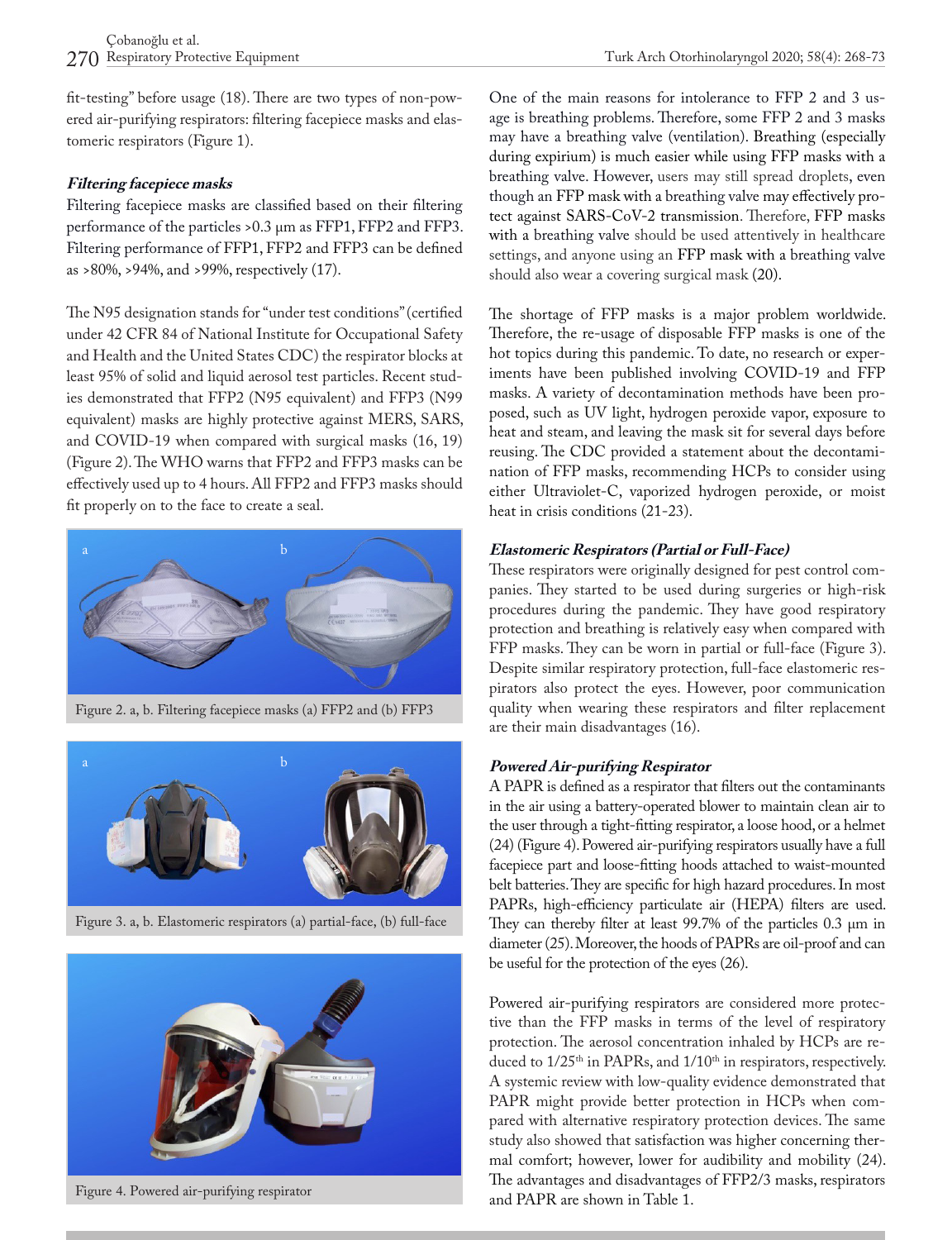|                                                        | FFP2/3 mask                                    | Elastomeric respirators<br>(full- or partial-face)                                  | <b>PAPR</b>                     |
|--------------------------------------------------------|------------------------------------------------|-------------------------------------------------------------------------------------|---------------------------------|
| Assigned protection factor<br>(respiratory protection) | 10                                             | $10 - 25$                                                                           | $25 - 1,000$                    |
| Patient perspective                                    | Hard to recognize the physician                | Able to recognize the physician<br>(better for partial face respirator)             | Able to recognize the physician |
| Mask-fit test                                          | Required                                       | Not necessary                                                                       | Not necessary                   |
| Face and eye protection                                | No (extra goggles and face shield<br>required) | Variable (extra goggles and face<br>shield required for partial face<br>respirator) | Yes                             |
| Headlight usage                                        | Possible                                       | Possible (particularly for partial<br>face respirators)                             | Not possible                    |
| Breathing discomfort                                   | High                                           | Intermediate                                                                        | Low                             |
| Perspiration discomfort                                | High                                           | Low                                                                                 | Low                             |
| Weight-related discomfort                              | $\rm No$                                       | $\rm No$                                                                            | Yes                             |
| Reusable                                               | No                                             | Yes                                                                                 | Yes                             |
| Filter replacement                                     | No                                             | Required                                                                            | Required                        |
| Cleaning and Decontamination                           | Not recommended                                | Required                                                                            | Required                        |
| Noise-related problem                                  | $\rm No$                                       | N <sub>o</sub>                                                                      | Yes (mild to moderate)          |
| Charging problem                                       | No                                             | No                                                                                  | Yes                             |
| Communication problem                                  | Yes (mild to moderate)                         | Yes (moderate to high)                                                              | Yes (moderate to high)          |
| Interference with occupational activities              | Yes (mild)                                     | Yes (moderate)                                                                      | Yes (moderate)                  |
| Doffing and Donning                                    | Easy                                           | Easy                                                                                | Complicated                     |
| Facial skin conditions (scar, bruise, acne)            | Yes, particularly in the long term             | Yes, particularly in the long term                                                  | No                              |
| Environmental pollution                                | High risk                                      | Low risk                                                                            | Low risk                        |
| Economic burden                                        | Low cost                                       | Moderate cost                                                                       | Expensive                       |

| Table 1. Advantages and disadvantages of FFP2/3 masks, elastomeric respirators and PAPR |  |
|-----------------------------------------------------------------------------------------|--|
|-----------------------------------------------------------------------------------------|--|

FFP2/3: filtering facepiece mask 2/3; PAPR: Powered air-purifying respirators

#### **Respiratory Protective Equipment for Aerosol-Generating Surgical Procedures**

During the COVID-19 pandemic, all otorhinolaryngology-head and neck surgeons must be cautious against aerosol-generating surgical procedures. In this section we would like to briefly review these surgical procedures in regard of the appropriate respiratory protective equipment.

#### **Tracheotomy**

In each department, a selected otorhinolaryngology-head and neck surgeon should be the primary contact person for all COVID-19 tracheotomy consultations (27). If tracheotomy is indicated for a patient with COVID-19, it is controversial whether to perform an open surgical tracheotomy or a percutaneous dilatational tracheotomy to minimize aerosol generation. In our opinion, percutaneous tracheotomy with mini-incision seems more reliable in patients with COVID-19; however, it should be decided individually. During this procedure, all HCPs should wear head cover, PAPR, gown, and gloves. Tracheotomy might be postponed for patients with COVID-19 if PAPR are not available. Properly fitting FFP2/3 masks are mandatory in case of PAPR shortage (28).

#### **Pediatric Otorhinolaryngology Surgeries**

The appropriate PPEs for a pediatric patient for a surgical intervention (peritonsillar abscess drainage, post-tonsillectomy hemorrhage, acute airway obstruction, airway or esophageal foreign body, any trauma with significant soft tissue injury or airway obstruction, complicated acute otitis media or complicated mastoiditis, nasal endoscopy for foreign body, endonasal skull base surgery for cranial neuropathies or pituitary apoplexy) is not clear (29). However, the rational approach and techniques are discussed below.

In the above-mentioned surgical procedures, cold steel instrumentation should be preferred for patients with unknown, suspected, or positive COVID-19 to reduce aerosol generation. Respiratory protective equipment must include an FFP2/3 mask, or PAPR (preferred) (29, 30).

#### **Sinonasal Surgeries**

In patients with positive COVID-19 or unknown status, the use of suction electrocautery, microdebriders, drills and balloons, should be limited to minimize the dissemination of aerosolized viral particles. Patel et al. (31) reported COVID-19 transmission to surgical staff following microdebrider use. Otorhinolaryngology-head and neck surgeons should prefer cold steel instrumentation for sinus surgeries when possible. Because of the high transmission risk, enhanced PPE, preferably PAPR, should be used for any sinonasal procedure in patients with unknown, suspected, or positive COVID-19 status (32, 33). If microde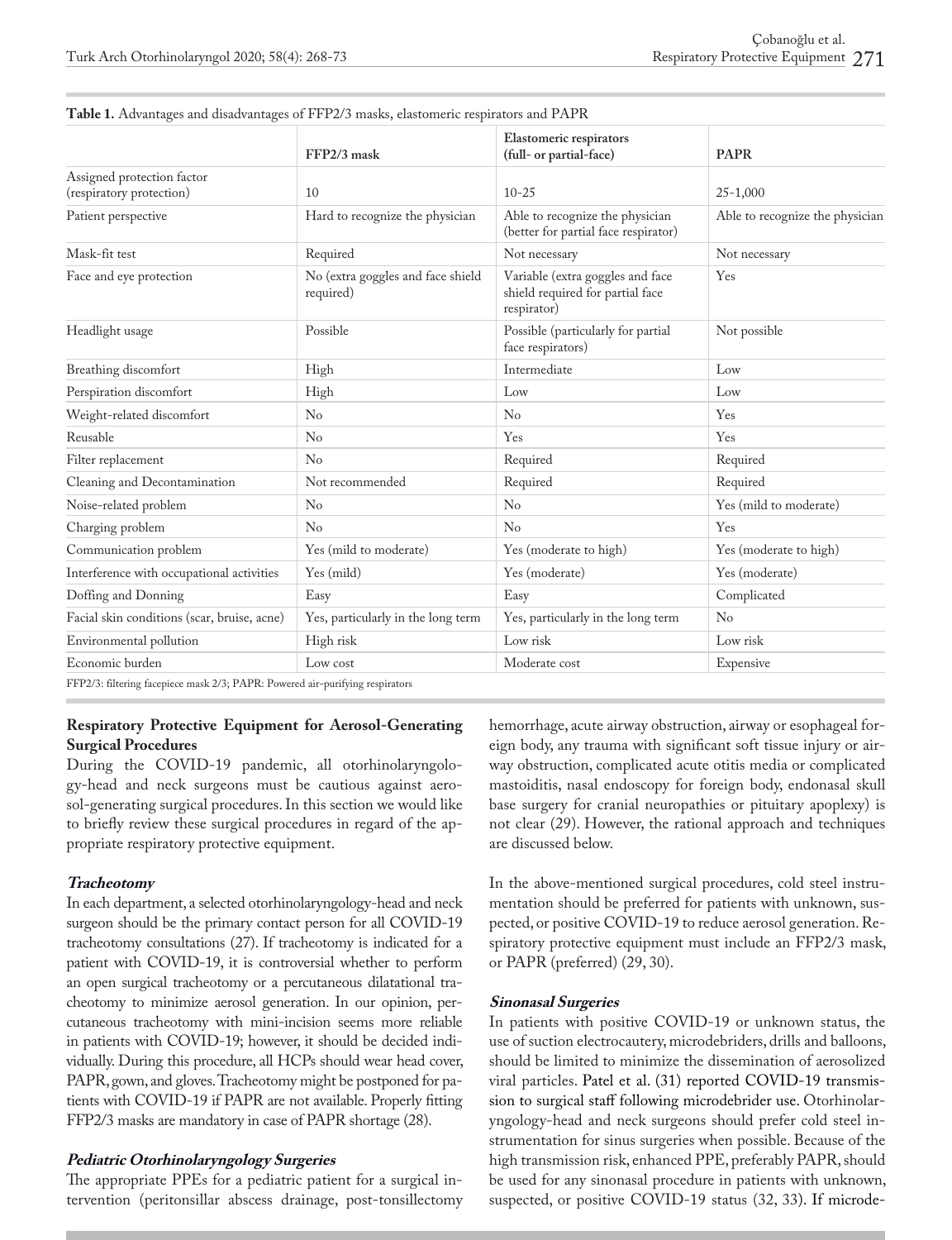briders or high-speed powered instrumentations are required, the use of PAPRs is strongly recommended (34, 35).

#### **Otologic Emergencies**

Unless facial paralysis is present, tympanomastoid surgery in complicated acute mastoiditis may be postponed until COVID-19 test results are received. The use of PAPR is recommended if high-speed drills used in these procedures (29, 36). FFP2/3 masks are the second-line respiratory protective equipment.

## **Laryngopharyngeal Surgeries**

As most laryngopharyngeal surgeries carry a high risk of aerosol generation, elective surgeries can be postponed. There are studies in the literature confirming that lasers, powered electrocautery devices, which can produce blood-containing aerosols and smoke plumes, can contain viruses and bacteria (37-39). Emergency laryngopharyngeal surgeries should be performed using PAPR or FFP2/3 masks.

**Peer-review:** Externally peer-reviewed.

**Author Contributions:** Concept - H.B.Ç., G.E., M.K.G.; Design - H.B.Ç., G.E., M.K.G.; Supervision - H.B.Ç., G.E., M.K.G.; Resources: M.K.G.; Materials - G.E.; Data Collection and/or Processing - H.B.Ç.; Analysis and/or Interpretation - M.K.G.; Literature Search - H.B.Ç.; Writing - H.B.Ç.; Critical Reviews - G.E.

**Conflict of Interest:** The authors have no conflicts of interest to declare.

**Financial Disclosure:** The authors declared that this study has received no financial support.

## **References**

- 1. World Health Organization (WHO). Coronavirus Disease 2019 (COVID-19): Situation Report-146. Geneva, Switzerland: 2020.
- 2. Chen J. Pathogenicity and transmissibility of 2019-nCoV-a quick overview and comparison with other emerging viruses. Microbes Infect 2020; 22: 69-71.
- 3. Wang W, Xu Y, Gao R, Lu R, Han K, Wu G, et al. Detection of SARS-CoV-2 in different types of clinical specimens. JAMA 2020; 323: 1843-4.
- 4. Asadi S, Bouvier N, Wexler AS, Ristenpart WD. The coronavirus pandemic and aerosols: Does COVID-19 transmit via expiratory particles? Aerosol Sci Technol 2020; 54: 635-8.
- 5. The Lancet. COVID-19: protecting health-care workers. Lancet 2020; 395: 922.
- 6. CDC COVID-19 Response Team. Characteristics of health care personnel with COVID-19 - United States, February 12-April 9, 2020. MMWR Morb Mortal Wkly Rep 2020; 69: 477-81.
- 7. Zhan M, Qin Y, Xue X, Zhu S. Death from Covid-19 of 23 health care workers in China. N Engl J Med 2020; 382: 2267-8.
- 8. Chan JYK, Wong EWY, Lam W. Practical aspects of otolaryngologic clinical services during the 2019 novel coronavirus epidemic: an experience in Hong Kong. JAMA Otolaryngol Head Neck Surg 2020; 146: 519-20.
- 9. Seto WH, Tsang D, Yung RW, Ching TY, Ng TK, Ho M, et al. Effectiveness of precautions against droplets and contact in prevention of nosocomial transmission of severe acute respiratory syndrome (SARS). Lancet 2003; 361: 1519-20.
- 10. Suen LKP, Guo YP, Tong DWK, Leung PHM, Lung D, Ng MSP, et al. Self-contamination during doffing of personal protective equipment by healthcare workers to prevent Ebola transmission. Antimicrob Resist Infect Control 2018; 7: 157.
- 11. Lim SM, Cha WC, Chae MK, Jo IJ. Contamination during doffing of personal protective equipment by healthcare providers. Clin Exp Emerg Med 2015; 2: 162-7.
- 12. van Doremalen N, Bushmaker T, Morris DH, Holbrook MG, Gamble A, Williamson BN, et al. Aerosol and surface stability of SARS-CoV-2 as compared with SARS-CoV-1. N Engl J Med 2020; 382: 1564-7.
- 13. Cook TM. Personal protective equipment during the coronavirus disease (COVID) 2019 pandemic - a narrative review. Anaesthesia 2020; 75: 920-7.
- 14. Tran K, Cimon K, Severn M, Pessoa-Silva CL, Conly J. Aerosol generating procedures and risk of transmission of acute respiratory infections to healthcare workers: a systematic review. PLoS One 2012;7: e35797.
- 15. Sommerstein R, Fux CA, Vuichard-Gysin D, Abbas M, Marschall J, Balmelli C, et al. Risk of SARS-CoV-2 transmission by aerosols, the rational use of masks, and protection of healthcare workers from COVID-19. Antimicrob Resist Infect Control 2020; 9: 100.
- 16. Tompkins BM, Kerchberger JP. Special article: personal protective equipment for care of pandemic influenza patients: a training workshop for the powered air purifying respirator. Anesth Analg 2010; 111: 933-45.
- 17. MacIntyre CR, Wang Q, Seale H, Yang P, Shi W, Gao Z, et al. A randomized clinical trial of three options for N95 respirators and medical masks in health workers. Am J Respir Crit Care Med 2013; 187: 960-6.
- 18. Ng K, Poon BH, Kiat Puar TH, Shan Quah JL, Loh WJ, Wong YJ, et al. COVID-19 and the risk to health care workers: a case report. Ann Intern Med 2020; 172: 766-7.
- 19. Chu DK, Akl EA, Duda S, alSolo K, Yaacoub S, Schünemann HJ, et al. Physical distancing, face masks, and eye protection to prevent person-to-person transmission of SARS-CoV-2 and COVID19: a systematic review and meta-analysis. Lancet 2020; 27: 1973-87.
- 20. MacIntyre CR, Wang Q. Physical distancing, face masks, and eye protection for prevention of COVID-19. Lancet 2020; 395: 1950- 1.
- 21. Fisher EM, Shaffer RE. A method to determine the available UV-C dose for the decontamination of filtering facepiece respirators. J Appl Microbiol 2011; 110: 287-95.
- 22. Heckert RA, Best M, Jordan LT, Dulac GC, Eddington DL, Sterritt WG. Efficacy of vaporized hydrogen peroxide against exotic animal viruses. Appl Environ Microbiol 1997; 63: 3916-8
- 23. Centers for Disease Control and Prevention. Decontamination and Reuse of Filtering Facepiece Respirators. 2020 April. Available from: https://www.cdc.gov/coronavirus/2019-ncov/hcp/ ppe-strategy/decontamination-reuse-respirators.html.
- 24. Licina A, Silvers A, Stuart RL. Use of powered air-purifying respirator (PAPR) by healthcare workers for preventing highly infectious viral diseases a systematic review of evidence. Syst Rev 2020; 9: 173.
- 25. Centers for Disease Control and Prevention. Powered Air Purifying Respirators (PAPRs). Available from: https://www.cdc.gov/ coronavirus/2019-ncov/hcp/ppe-strategy/powered-air-purifying-respirators-strategy.html
- 26. Rengasamy S, Eimer BC, Shaffer RE. Comparison of nanoparticle filtration performance of NIOSH-approved and CE-marked particulate filtering facepiece respirators. Ann Occup Hyg 2009; 53: 117-28.